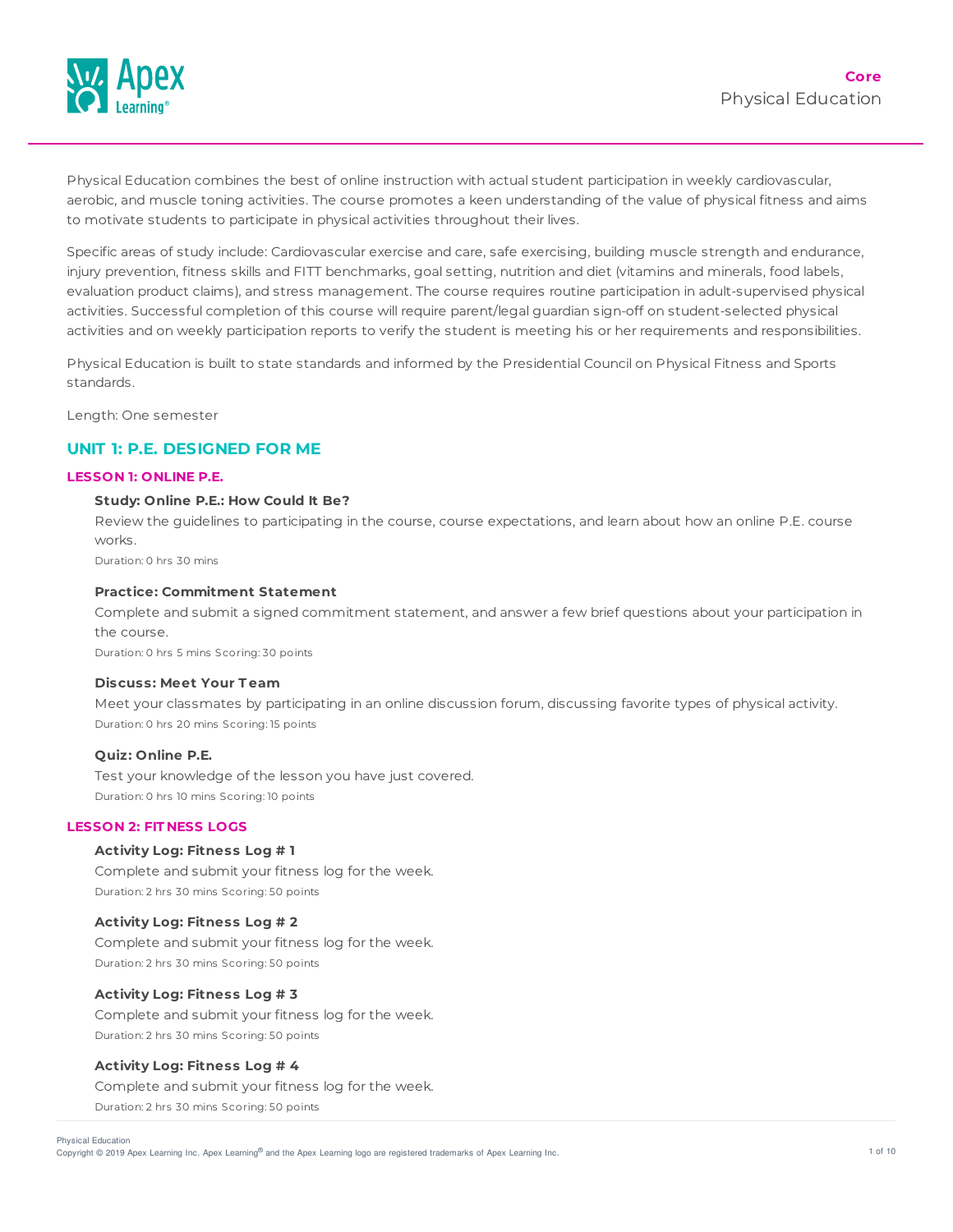## **Activity Log: Fitness Log # 5**

Complete and submit your fitness log for the week. Duration: 2 hrs 30 mins Scoring: 50 points

**Activity Log: Fitness Log # 6** Complete and submit your fitness log for the week. Duration: 2 hrs 30 mins Scoring: 50 points

**Activity Log: Fitness Log # 7** Complete and submit your fitness log for the week. Duration: 2 hrs 30 mins Scoring: 50 points

**Activity Log: Fitness Log # 8** Complete and submit your fitness log for the week. Duration: 2 hrs 30 mins Scoring: 50 points

**Activity Log: Fitness Log # 9** Complete and submit your fitness log for the week. Duration: 2 hrs 30 mins Scoring: 50 points

**Activity Log: Fitness Log # 10** Complete and submit your fitness log for the week. Duration: 2 hrs 30 mins Scoring: 50 points

**Activity Log: Fitness Log # 11** Complete and submit your fitness log for the week. Duration: 2 hrs 30 mins Scoring: 50 points

**Activity Log: Fitness Log # 12** Complete and submit your fitness log for the week. Duration: 2 hrs 30 mins Scoring: 50 points

**Activity Log: Fitness Log # 13** Complete and submit your fitness log for the week. Duration: 2 hrs 30 mins Scoring: 50 points

# **Activity Log: Fitness Log # 14**

Complete and submit your fitness log for the week. Duration: 2 hrs 30 mins Scoring: 50 points

**Activity Log: Fitness Log # 15**

Complete and submit your fitness log for the week. Duration: 2 hrs 30 mins Scoring: 50 points

**Activity Log: Fitness Log # 16**

Complete and submit your fitness log for the week. Duration: 2 hrs 30 mins Scoring: 50 points

**Activity Log: Fitness Log # 17**

Complete and submit your fitness log for the week. Duration: 2 hrs 30 mins Scoring: 50 points

## **LESSON 3: WARM IT UP, COOL IT DOWN**

## **Study: Warm It Up**

Learn the mechanics and importance of flexibility, including the importance of properly warming up the body for physical activity.

Duration: 0 hrs 30 mins

## **Study: Cool It Down**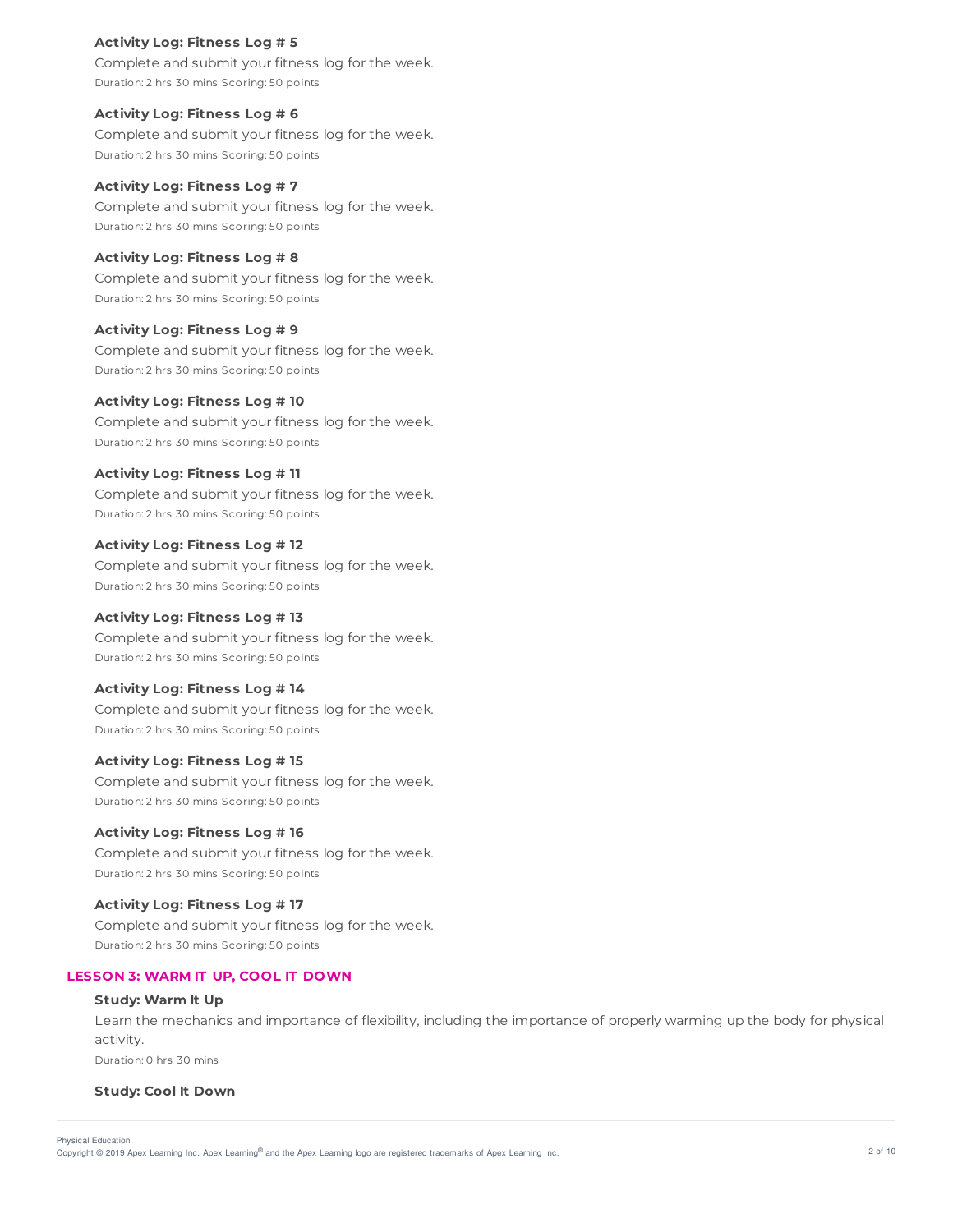Study breathing and stretching techniques, and the differences between different types of stretches. Duration: 0 hrs 30 mins

## **Practice: Design Your Routine**

Design and describe an adjustable warm-up and cool-down routine to be used for the duration of the course. Duration: 0 hrs 30 mins Scoring: 30 points

#### **Quiz: Warm It Up, Cool It Down**

Test your knowledge of the lesson you have just covered. Duration: 0 hrs 10 mins Scoring: 10 points

## **LESSON 4: SET T ING FIT NESS GOALS**

#### **Study: Steps to Setting Goals**

Learn how to set goals, what steps to take to set them, and how to measure progress of those goals along the way. Duration: 0 hrs 30 mins

#### **Study: Workout Prescription**

Study will give examples of options you may select for all three components of a good workout program: cardio, muscular endurance, and flexibility. Duration: 0 hrs 30 mins

**Practice: Setting and Reaching Goals**

Set at least three fitness goals, and develop a fitness plan that will focus on the three health-fitness components keeping your goals in mind. Duration: 0 hrs 30 mins Scoring: 30 points

#### **Quiz: Setting Fitness Goals**

Test your knowledge of the lesson you have just covered. Duration: 0 hrs 10 mins Scoring: 10 points

#### **LESSON 5: CAREER AND EDUCAT IONAL OPT IONS**

#### **Study: Health and Fitness Career Options**

Discuss different careers related to health and fitness. Duration: 0 hrs 30 mins

#### **Explore: Career Exploration**

Select a health-fitness career and research all components of that specific job. Duration: 0 hrs 40 mins Scoring: 20 points

## **Quiz: Career and Educational Options**

Test your knowledge of the lesson you have just covered. Duration: 0 hrs 10 mins Scoring: 10 points

### **LESSON 6: P.E. DESIGNED FOR ME WRAP-UP**

#### **Review: P.E. Designed for Me**

Review material learned in the unit, and ask any remaining questions you may have. Duration: 0 hrs 30 mins

### **T est (CS): P.E. Designed for Me**

Take a computer-scored test to assess the knowledge you have learned in this unit. Duration: 0 hrs 30 mins Scoring: 40 points

## **T est (T S): P.E. Designed for Me**

Take a teacher-scored test to assess the knowledge you have learned in this unit. Duration: 0 hrs 30 mins Scoring: 25 points

## **UNIT 2: IS MY BODY GOOD TO GO?**

## **LESSON 1: YOUR FIT NESS NEEDS**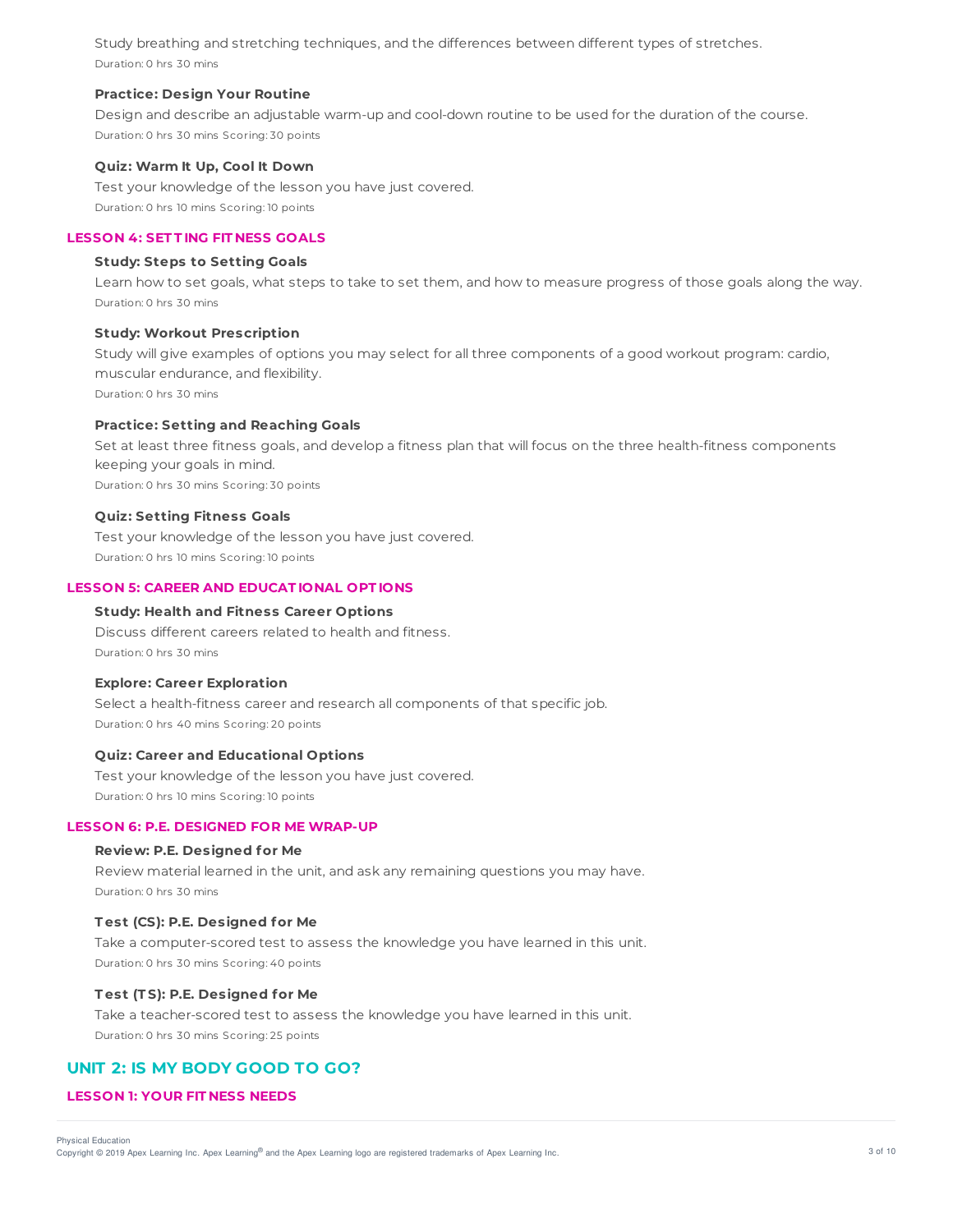## **Study: Body T ypes**

Discuss the different body types, how our bodies age, and why there is no one good or desirable body type. Duration: 0 hrs 30 mins

## **Study: Assess the Situation**

Complete a personal health-fitness assessment by responding to a prompt and executing several tasks. Duration: 0 hrs 30 mins

## **Journal: Good Body**

Submit health-fitness assessment scores and statistics, and write about your response to the assessment. Was it what you expected? Why or why not? Duration: 0 hrs 30 mins Scoring: 20 points

## **Quiz: Your Fitness Needs**

Test your knowledge of the lesson you have just covered. Duration: 0 hrs 10 mins Scoring: 10 points

## **LESSON 2: SAFET Y FACT ORS**

## **Study: Reduce Your Risks**

How to reduce the risk of injury by following set rules designed for safety, and other smart guidelines to follow. Duration: 0 hrs 30 mins

## **Study: Safety Equipment**

Check out different types of equipment designed to protect the body during physical activity. Duration: 0 hrs 30 mins

## **Practice: Playing It Safe**

Respond to a series of questions covering safety equipment, possible injuries, and personal experiences with staying safe while staying fit. Duration: 0 hrs 30 mins Scoring: 30 points

## **Quiz: Safety Factors**

Test your knowledge of the lesson you have just covered. Duration: 0 hrs 10 mins Scoring: 10 points

## **LESSON 3: DON'T HURT YOURSELF**

## **Study: Common Injuries**

Explore the world of injuries: sprains, strains, breaks, dislocations, and much more. Duration: 0 hrs 30 mins

## **Study: T reatment for Common Injuries**

How and when to treat an injury yourself as opposed to when you should seek medical attention. Duration: 0 hrs 30 mins

## **Explore: Career Exploration**

Select a health-fitness career and research all components of that specific job. Duration: 0 hrs 40 mins Scoring: 20 points

#### **Quiz: Don't Hurt Yourself**

Test your knowledge of the lesson you have just covered. Duration: 0 hrs 10 mins Scoring: 10 points

## **LESSON 4: HEALT H PRACT ICES**

#### **Study: Proper Nutrition**

Discuss the body's nutritional needs, how to achieve a balanced diet, and the six essential nutrients. Duration: 0 hrs 30 mins

## **Study: Poor Choices, Poor Results**

Analyze the impact of substance abuse, stress, and poor nutrition on the body.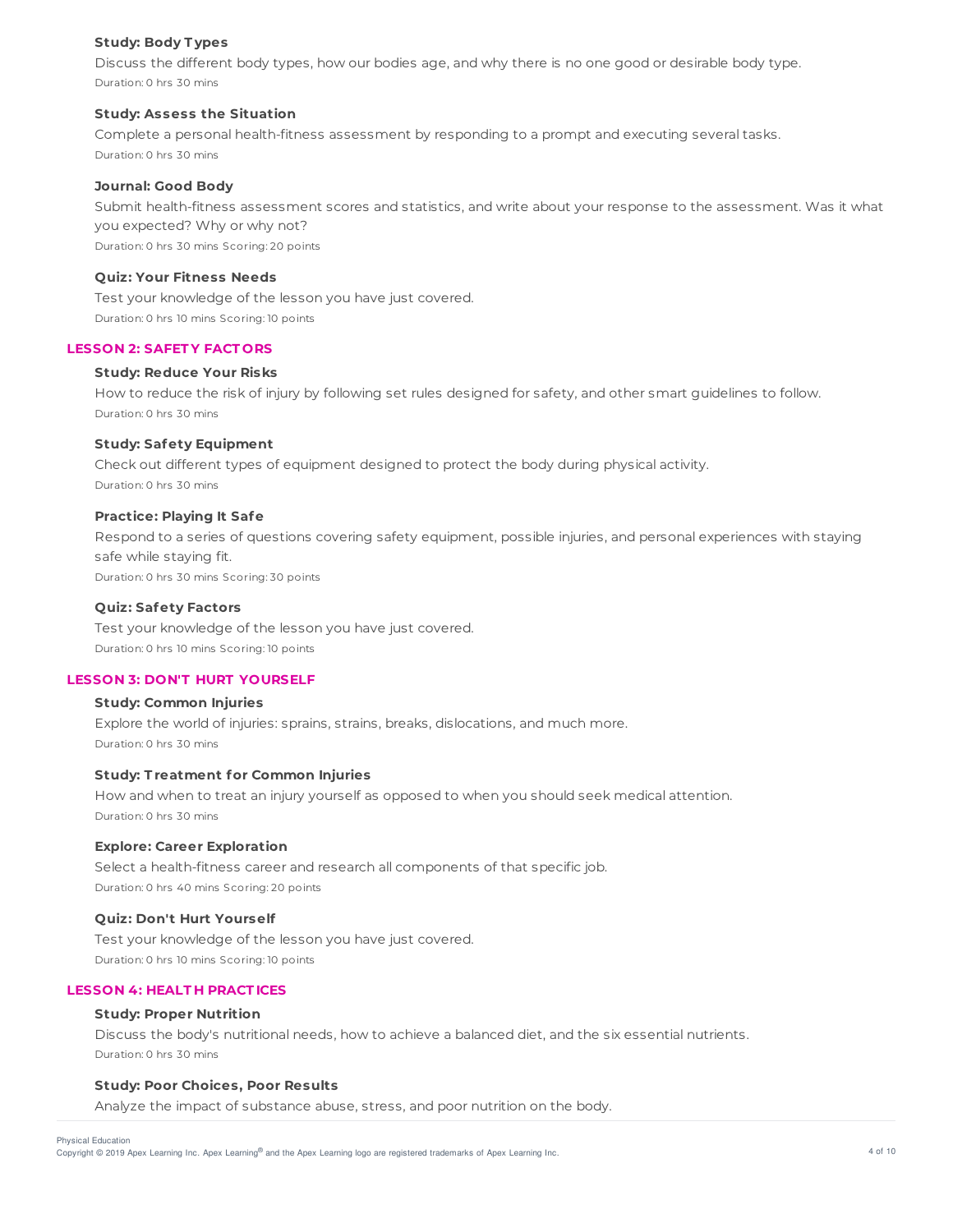## **Discuss: Nutritious and Delicious**

Discuss your healthy and unhealthy eating habits, and how to strike a balance between them. Duration: 0 hrs 20 mins Scoring: 15 points

#### **Practice: Nobody's Perfect**

Respond to the following writing prompt: What unhealthy choices have you made in the past, and how did they affect you?

Duration: 0 hrs 30 mins Scoring: 30 points

## **Quiz: Health Practices**

Test your knowledge of the lesson you have just covered. Duration: 0 hrs 10 mins Scoring: 10 points

## **LESSON 5: IS MY BODY GOOD T O GO? WRAP-UP**

## **Review: Unit Review**

Review material learned in the unit, and ask any remaining questions you may have. Duration: 0 hrs 30 mins

## **T est (CS): Computer-Scored T est**

Take a computer-scored test to assess the knowledge you have learned in this unit. Duration: 0 hrs 30 mins Scoring: 40 points

#### **T est (T S): T eacher-Scored T est**

Take a teacher-scored test to assess the knowledge you have learned in this unit. Duration: 0 hrs 30 mins Scoring: 25 points

## **UNIT 3: GREAT FOR THE HEART**

## **LESSON 1: WORK YOUR HEART OUT**

## **Study: A Happy Heart**

Learn how to monitor the heart in all its stages, from resting beats per minute to target heart rate to recovery time. Duration: 0 hrs 30 mins

#### **Study: Exercise Principles**

Review the FITT (Frequency, Intensity, Type, and Time) concept, learn certain benefits of exercise, and review guidelines for working out.

Duration: 0 hrs 30 mins

## **Practice: Be Your Own Heart Rate Monitor**

Take and track your resting, target, and recovery heart rates. Research heart function. Duration: 0 hrs 30 mins Scoring: 30 points

## **Quiz: Work Your Heart Out Quiz**

Test your knowledge of the lesson you have just covered. Duration: 0 hrs 10 mins Scoring: 10 points

### **LESSON 2: JOIN T HE T EAM**

#### **Study: T eam Sports**

Familiarize yourself with a variety of traditional team sports, including baseball, soccer, and volleyball. Duration: 0 hrs 30 mins

## **Study: History of the Game**

Learn about the history of team sports, the continued role they have played in society, and their importance to the world.

Duration: 0 hrs 30 mins

#### **Explore: Have You Ever Played?**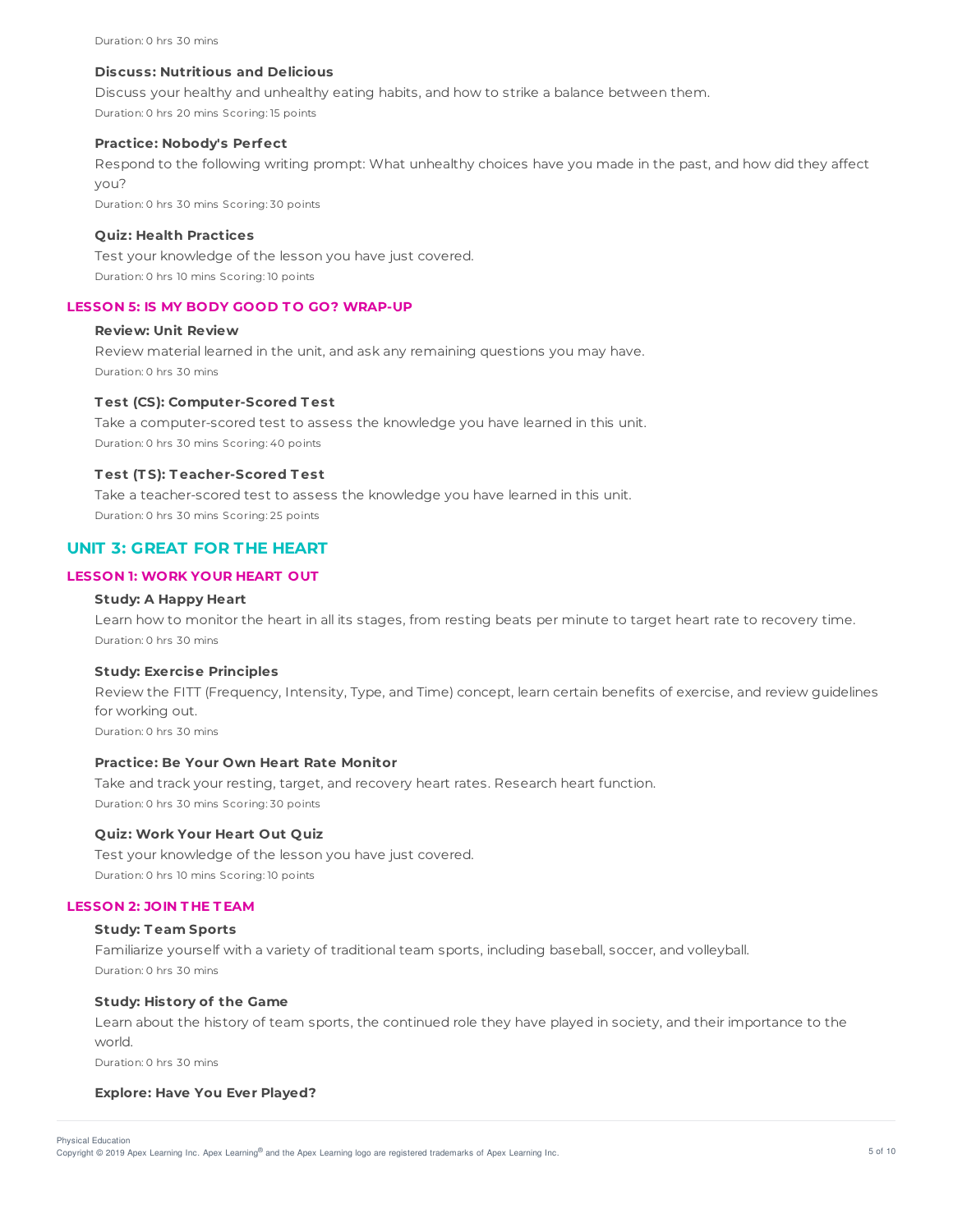Explore a new or 'non-traditional' team sport, and explain the game, its rules, and other interesting facts. Duration: 0 hrs 40 mins Scoring: 20 points

### **Quiz: Join the T eam Quiz**

Test your knowledge of the lesson you have just covered. Duration: 0 hrs 10 mins Scoring: 10 points

#### **LESSON 3: T EAM CONCEPT S**

#### **Study: Offense Versus Defense**

Learn about different movements associated with team sports, including offense and defense skills. Duration: 0 hrs 30 mins

#### **Study: Conflict Happens**

Learn to recognize and resolve conflict during physical activity. Duration: 0 hrs 30 mins

#### **Practice: My T eam of Choice**

Acting as the coach of a team, pick a sport and describe an appropriate practice session for that sport. Duration: 0 hrs 30 mins Scoring: 30 points

#### **Quiz: T eam Concepts Quiz**

Test your knowledge of the lesson you have just covered. Duration: 0 hrs 10 mins Scoring: 10 points

#### **LESSON 4: SPORT SMANSHIP**

#### **Study: Be a Good Sport**

Discuss sportsmanship, sport etiquette, and the importance of following the rules and positive play. Duration: 0 hrs 30 mins

## **Study: T eammates Are Forever**

Why is it so great to be a part of a team? Find out in this study. Duration: 0 hrs 30 mins

#### **Journal: Am I a Good Sport?**

Given a scenario in a team sport, write about how you would react to the situation. Duration: 0 hrs 30 mins Scoring: 20 points

## **Discuss: Competitive Versus Aggressive**

What is the difference between being competitive and being overly aggressive? Why is aggression a negative quality to bring to a sport? Duration: 0 hrs 20 mins Scoring: 15 points

**Quiz: Sportsmanship Quiz**

Test your knowledge of the lesson you have just covered. Duration: 0 hrs 10 mins Scoring: 10 points

#### **LESSON 5: GREAT FOR T HE HEART WRAP-UP**

### **Review: Great for the Heart Review**

Review material learned in the unit, and ask any remaining questions you may have. Duration: 0 hrs 30 mins

## **T est (CS): Great for the Heart**

Take a computer-scored test to assess the knowledge you have learned in this unit. Duration: 0 hrs 30 mins Scoring: 40 points

#### **T est (T S): Great for the Heart**

Take a teacher-scored test to assess the knowledge you have learned in this unit. Duration: 0 hrs 30 mins Scoring: 25 points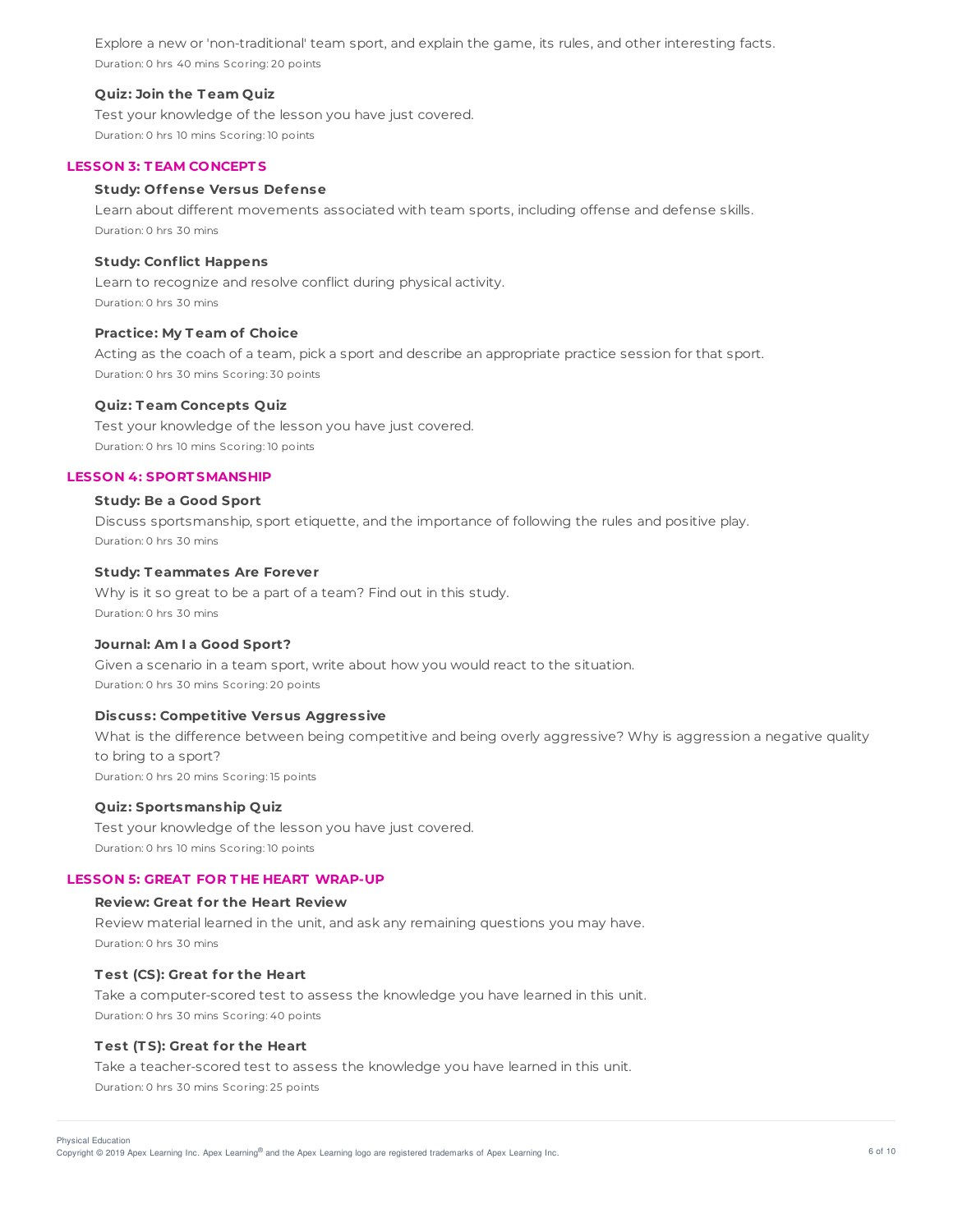# **UNIT 4: FIT AS A FIDDLE**

## **LESSON 1: MUSCLE MADNESS**

#### **Study: Muscular System**

Explore the human muscular system and how muscles work and interact with each other. Duration: 0 hrs 30 mins

## **Study: Strength T raining**

Study the mechanics of building muscle, and what happens to them as you work them out. Duration: 0 hrs 30 mins

## **Practice: Strength T raining**

Develop a weight training program for your personal use. Duration: 0 hrs 30 mins Scoring: 30 points

## **Quiz: Muscle Madness**

Test your knowledge of the lesson you have just covered. Duration: 0 hrs 10 mins Scoring: 10 points

#### **LESSON 2: T IME FOR ANAEROBICS**

#### **Study: Anaerobic Exercise**

Understand what anaerobic exercise is, and what physical activity falls under this category. Duration: 0 hrs 30 mins

## **Study: Benefits of Anaerobic Exercise**

Discover the benefits to anaerobic exercise, especially for a life-long fitness pursuit. Duration: 0 hrs 30 mins

### **Discuss: Safe to Get Buff**

Discuss whether or not weightlifting is for everyone, and how it can enhance fitness and activity performance. Duration: 0 hrs 20 mins Scoring: 15 points

## **Journal: Anaerobic for Life**

What is your favorite type of anaerobic activity? How might you continue to incorporate anaerobics into your life as you age?

Duration: 0 hrs 30 mins Scoring: 20 points

### **Quiz: T ime for Anaerobics**

Test your knowledge of the lesson you have just covered. Duration: 0 hrs 10 mins Scoring: 10 points

## **LESSON 3: INDIVIDUAL SPORT S**

## **Study: Individual Sporting Activities**

Read about several individual sports, including karate, swimming, and cycling. Duration: 0 hrs 30 mins

## **Study: History of the Game**

Learn the history of individual sports, including the Olympics, and discover their continued importance to society. Duration: 0 hrs 30 mins

## **Practice: For the Sport of It**

Choose an individual sport you are unfamiliar with and research all components of the game. Duration: 0 hrs 30 mins Scoring: 30 points

## **Quiz: Individual Sports**

Test your knowledge of the lesson you have just covered. Duration: 0 hrs 10 mins Scoring: 10 points

## **LESSON 4: SPORT S DOWNFALLS**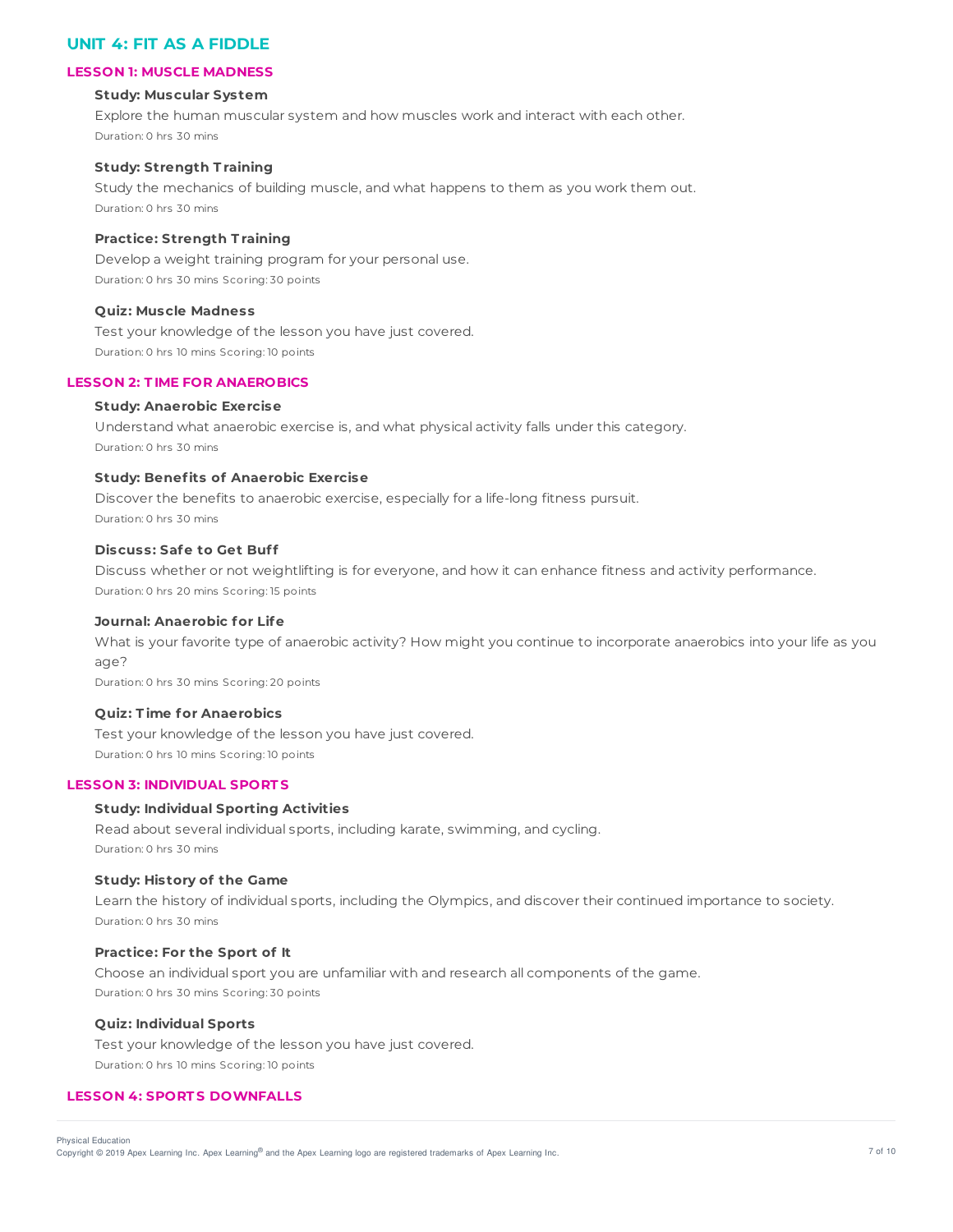## **Study: T oo Much of a Good T hing**

Did you know overtraining can contribute to serious health problems? This study will tell you why. Duration: 0 hrs 30 mins

## **Study: Sports and Drugs**

Study both legal and illegal enhancement drugs, why people take them, and what the dangers are. Duration: 0 hrs 30 mins

#### **Explore: Career Exploration**

Select a health-fitness career and research all components of that specific job. Duration: 0 hrs 40 mins Scoring: 20 points

#### **Quiz: Sports Downfalls**

Test your knowledge of the lesson you have just covered. Duration: 0 hrs 10 mins Scoring: 10 points

#### **LESSON 5: FIT AS A FIDDLE WRAP-UP**

#### **Review: Fit as a Fiddle**

Review material learned in the unit, and ask any remaining questions you may have. Duration: 0 hrs 30 mins

## **T est (CS): Fit as a Fiddle**

Take a computer-scored test to assess the knowledge you have learned in this unit. Duration: 0 hrs 30 mins Scoring: 40 points

#### **T est (T S): Fit as a Fiddle**

Take a teacher-scored test to assess the knowledge you have learned in this unit. Duration: 0 hrs 30 mins Scoring: 25 points

## **UNIT 5: FITNESS ADVENTURE**

## **LESSON 1: OUT DOOR FIT NESS FUN**

## **Study: Explore the Outdoors: Land**

Explore the different types of outdoor land-based activities, including hiking, roller blading, skiing, and archery. Duration: 0 hrs 30 mins

### **Study: Explore the Outdoors: Water**

Explore the different types of outdoor water-based activities, including swimming, water skiing, canoeing, and snorkeling. Duration: 0 hrs 30 mins

## **Discuss: T he Great Outdoors**

Talk about which outdoor activities you prefer, and ask classmates if they have participated in an activity you are interested in but have never tried. Duration: 0 hrs 20 mins Scoring: 15 points

## **Journal: Leaving the Comfort Zone**

What adventure activities are outside your comfort zone? When in the past have you pushed your personal limits, and how did it affect you? Duration: 0 hrs 30 mins Scoring: 20 points

## **Quiz: Outdoor Fitness Fun**

Test your knowledge of the lesson you have just covered. Duration: 0 hrs 10 mins Scoring: 10 points

### **LESSON 2: HAVE FUN AND BE CAREFUL**

#### **Study: Preparing for Outdoor Adventures**

Gain knowledge about basic skills for outdoor activities, how and why to respect the environment, and what supplies you should always have with you.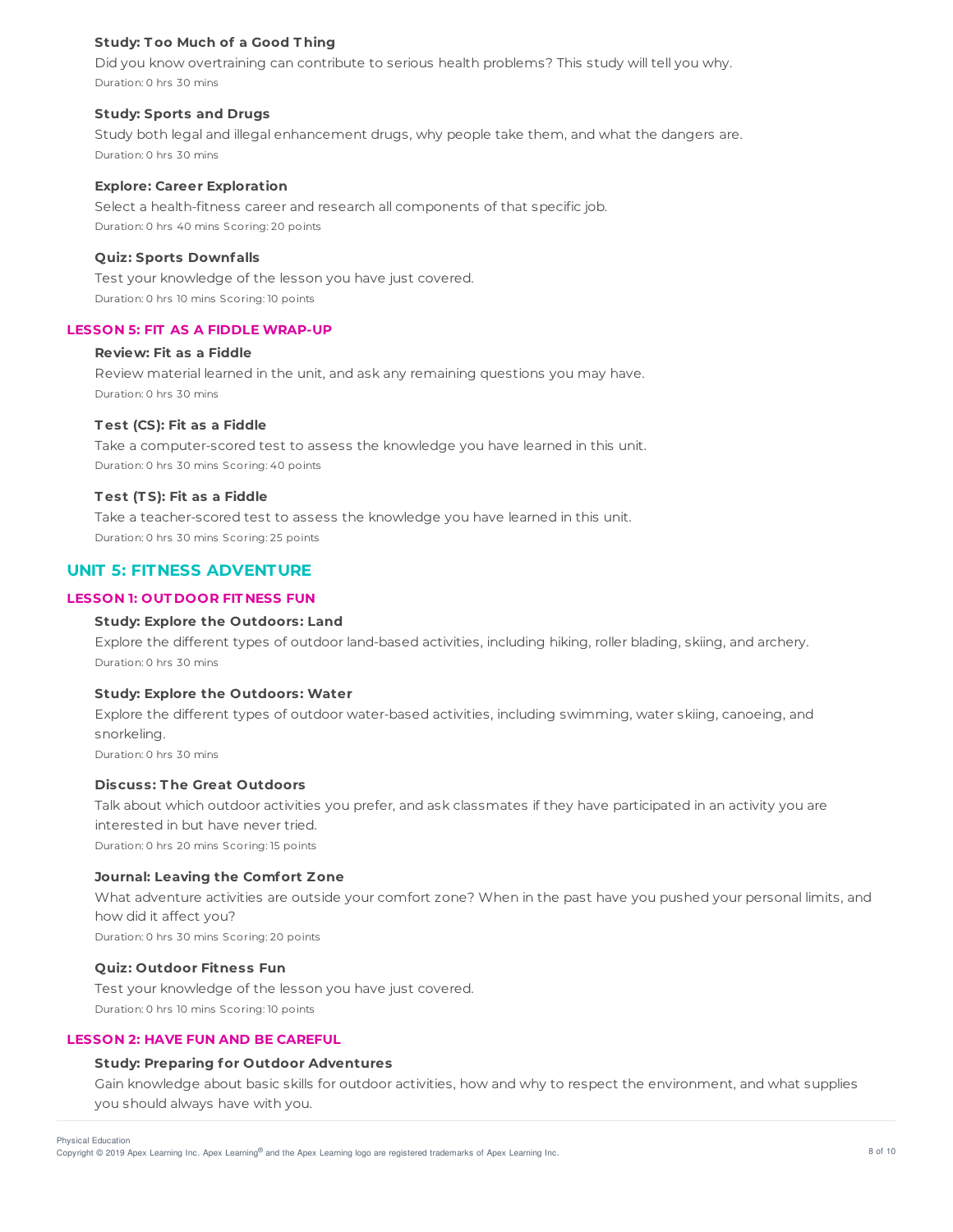## **Study: Being Adventurous, Safely**

There's nothing more important than staying safe, and this study will help you learn how best to do just that. Duration: 0 hrs 30 mins

## **Practice: A Weekend Away**

Plan an itinerary for a weekend of outdoor sporting, including what to pack, what activities to do, and what precautions to take.

Duration: 0 hrs 30 mins Scoring: 30 points

## **Quiz: Have Fun and Be Careful**

Test your knowledge of the lesson you have just covered. Duration: 0 hrs 10 mins Scoring: 10 points

## **LESSON 3: ADVENT URE ACT IVIT IES**

#### **Study: Extreme Sporting**

Taking it to the extreme: marvel over sky diving, dog sledding, mountain climbing, and the X Games. Duration: 0 hrs 30 mins

## **Study: Borderline Dangerous**

Sometimes, the extreme becomes dangerous. Study some examples of sports that aren't safe. Duration: 0 hrs 30 mins

## **Explore: Find a Fit for You**

Explore different types of individual sporting activities and choose one that you would be interested in trying; find out what you would have to do to get involved. Duration: 0 hrs 40 mins Scoring: 20 points

## **Quiz: Adventure Activities**

Test your knowledge of the lesson you have just covered. Duration: 0 hrs 10 mins Scoring: 10 points

### **LESSON 4: CONT INUED AT HLET ICISM**

## **Study: T he Dual Lives of Athletes**

You don't have to live your life for sports to be an athlete. Study examples of people who have a life outside of sports, while still accomplishing great things in the world of athleticism. Duration: 0 hrs 30 mins

### **Study: Life Af ter Virtual P.E.**

What happens now that virtual P.E. is ending? There are plenty of ways to stay motivated and involved. Find out how in this study.

Duration: 0 hrs 30 mins

## **Quiz: Continued Athleticism**

Test your knowledge of the lesson you have just covered. Duration: 0 hrs 10 mins Scoring: 10 points

#### **LESSON 5: FIT NESS ADVENT URE WRAP-UP**

## **Review: Fitness Adventure Review**

Review material learned in the unit, and ask any remaining questions you may have. Duration: 0 hrs 30 mins

#### **T est (CS): Fitness Adventure**

Take a computer-scored test to assess the knowledge you have learned in this unit. Duration: 0 hrs 30 mins Scoring: 40 points

## **T est (T S): Fitness Adventure**

Take a teacher-scored test to assess the knowledge you have learned in this unit.